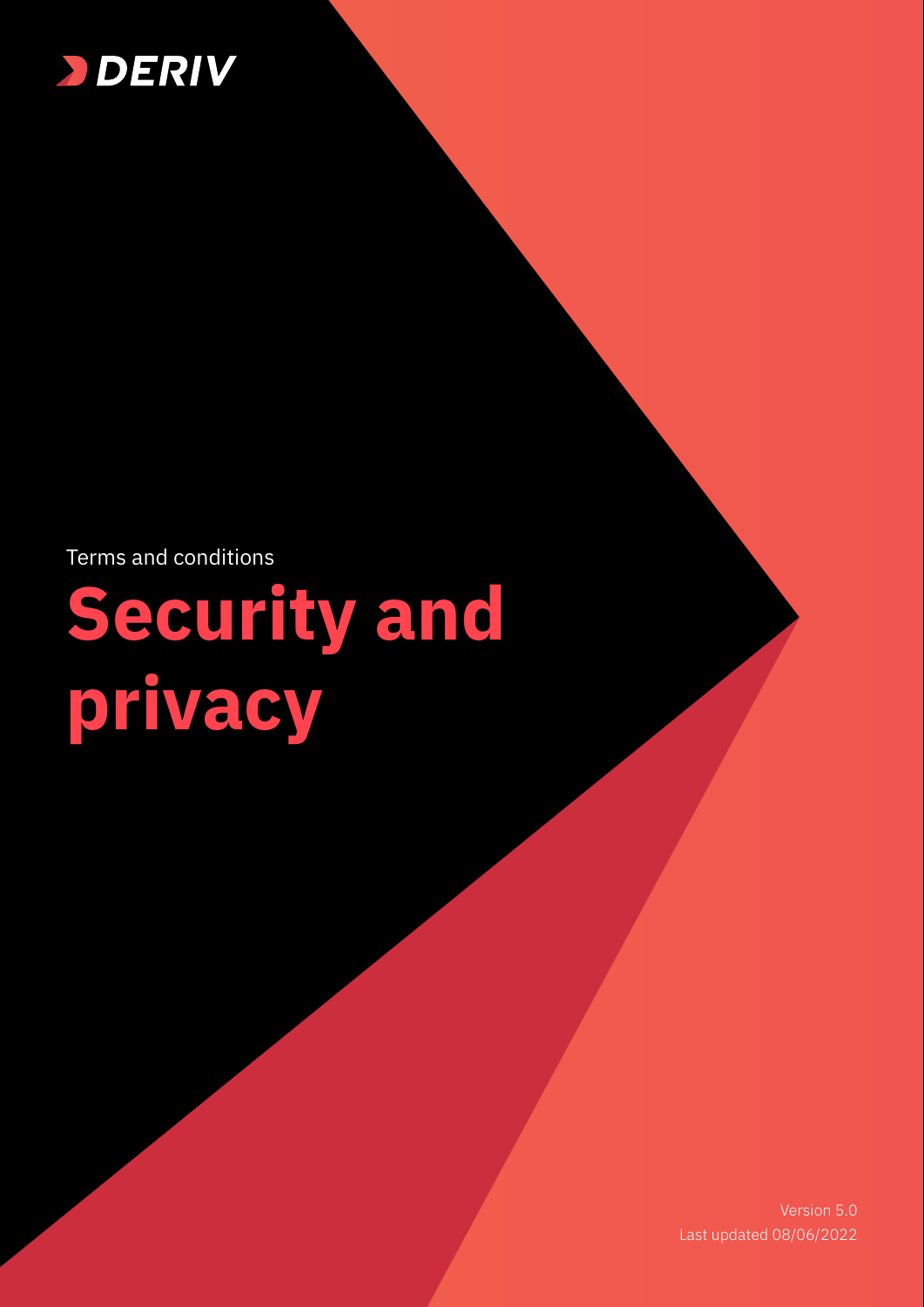## **Table of contents**

| $1_{\cdot}$ | Collection and use of information   | 3 |
|-------------|-------------------------------------|---|
|             | 2. Profiling and categorisation     | 4 |
| 3.          | Transfer of data                    | 4 |
| 4.          | Access to data                      | 4 |
|             | 5. Data retention                   | 4 |
|             | 6. Your rights                      | 4 |
|             | 7. Marketing                        | 5 |
| 8.          | Security statement                  | 5 |
|             | 9. Cookies and related technologies | 6 |
|             | 10. Links to other websites         | 6 |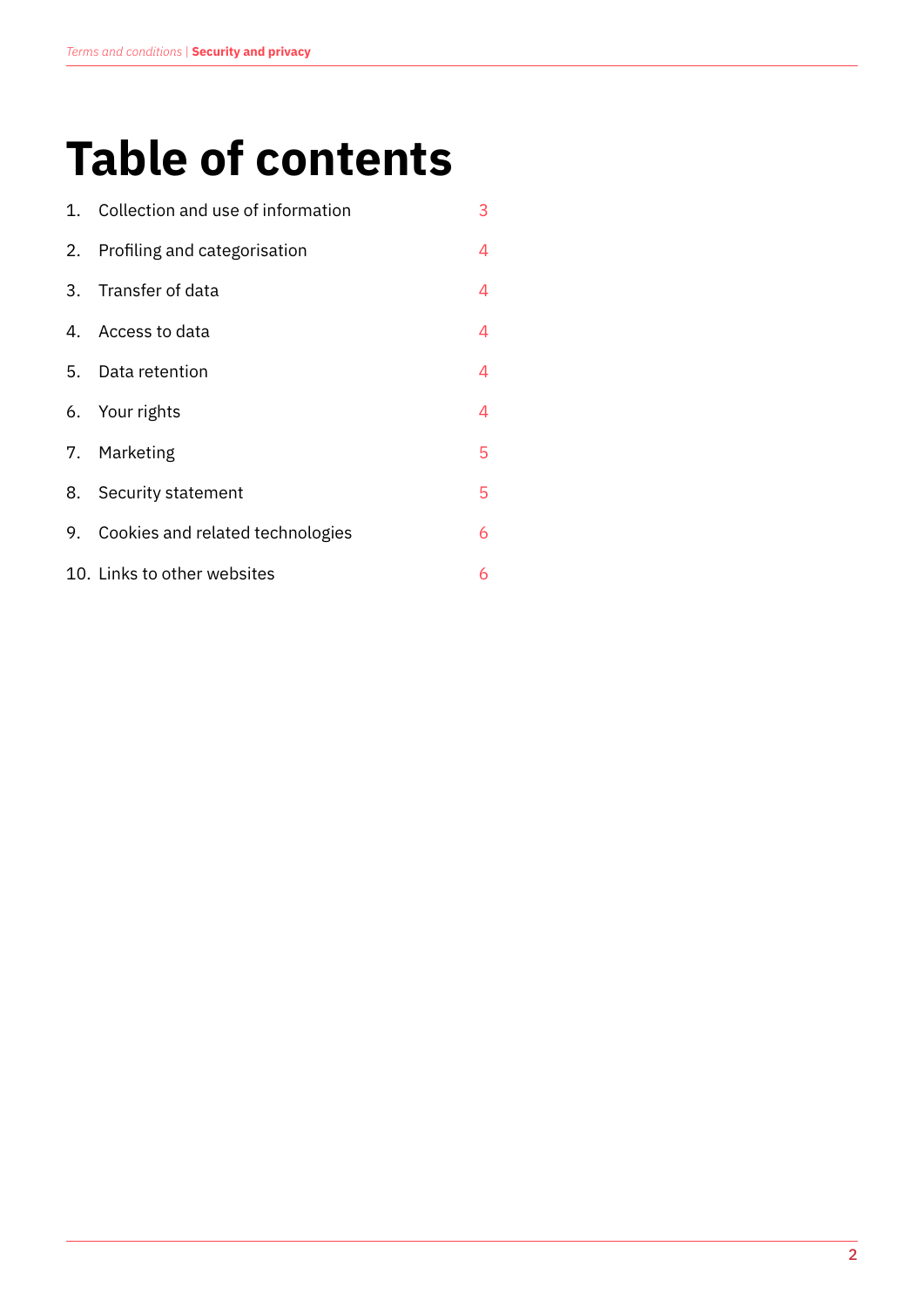### <span id="page-2-0"></span>**Security and privacy**

The Deriv Group of companies follow applicable data protection laws in full. In keeping with these regulatory measures, we use your personal data according to the principles of fair, lawful, and transparent information processing. Here you will find the terms and conditions that deal more specifically with our security and privacy policy and the way we use cookies.

#### **1. Collection and use of information**

- 1.1. When you open a Deriv account via our website, we require you to provide your personal information in the account opening form. This may include personal information like your name, address, email address, telephone number, and date of birth. In all instances, it is necessary for you to provide us with such personal information so that you can enter into a contract with us and enable us to provide our services to you and fulfil our legal obligation. If you do not provide us with the required information, we shall not be able to offer you our services.
- 1.2. We use your personal information for the following purposes:
	- 1.2.1. Processing your account registration and helping you manage your account
	- 1.2.2. Processing your trades and transactions
	- 1.2.3. Verifying that you are the legitimate account owner and proper recipient of withdrawal payments
	- 1.2.4. Assisting you with any queries about our products and services
	- 1.2.5. Providing you with advertising communications and notifications about your account and our services
	- 1.2.6. Filling in all the legal and regulatory obligations that we have, including licensing requirements, anti-fraud requirements, and anti-money laundering laws
	- 1.2.7. Analysing user trends to identify how we can improve our products and services
- 1.3. We reserve the right to ask you for further information whenever needed. For example, we may ask you to send us additional acceptable documents to confirm the authenticity of your account details or any withdrawal request.
- 1.4. You agree that when you use the Live Chat feature on our website and applications, all personal information that you enter in the chat channel, including but not limited to your first name and email address, is processed by us and stored in our databases.
- 1.5. We hold all the personal data that we collect from you with due diligence and only process them for purposes that are required or allowed by law. This includes, but is not limited to, obtaining and sharing certain information with third parties for credit or identity checks to follow legal and regulatory obligations. In some cases, we may process your data so that we can carry out our obligations to you.
- 1.6. You may update your personal information at any time by logging in to the Settings section of your account. It is your responsibility to make sure that we are immediately informed of any changes in your personal information. You should note that if you provide us with inaccurate information, or if you fail to notify us of any changes to the information you had given us, this may affect the quality or availability of our services to you.
- 1.7. We may transfer relevant personal and financial data to any company within the Deriv Group of companies where it is necessary for the performance of a contract with you related to our services.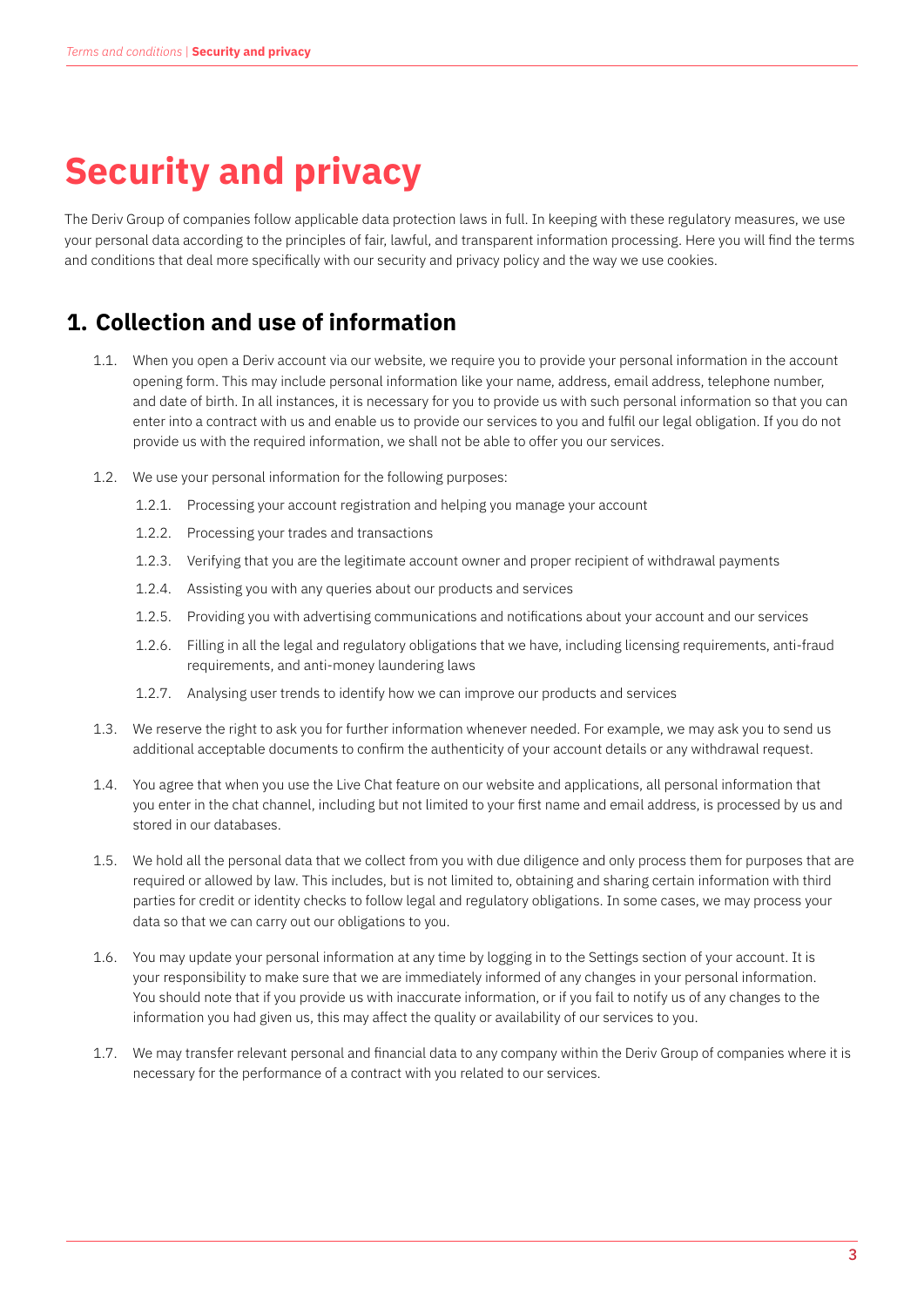#### <span id="page-3-0"></span>**2. Profiling and categorisation**

2.1. We reserve the right to use the data that we collect and assess to profile you in relation to our products. We do this manually with the assistance of automated processing. In this way, we shall be able to provide you with the most appropriate products and services.

#### **3. Transfer of data**

- 3.1. We may transfer relevant personal data to any company within Deriv Group Ltd where it is necessary for the performance of a contract with you related to our services.
	- 3.1.1. We may need to transfer your personal data to any of our business associates or payment providers within or outside of the European Economic Area (EEA), including countries that might not offer an equivalent level of protection of personal data, for the purpose of processing by third parties.
	- 3.1.2. We may also transfer your data to third parties outside the EEA for content delivery services, customer relationship management services, and communication and marketing services.
	- 3.1.3. In all instances, we take all reasonably necessary steps to ensure your personal data is treated securely and in accordance with this privacy policy and in compliance with any applicable data protection laws. These steps may include placing a contractual obligation on third parties or ensuring that third parties receiving your data are certified under an approved certification mechanism.

#### **4. Access to data**

4.1. If a law or regulation or the order of a court of a competent jurisdiction or a governmental or law enforcement agency requires us to disclose your personal or financial information, we shall promptly notify you, as deemed appropriate, to give you the opportunity to seek protection for the information for which disclosure is sought unless we are legally prohibited from doing so. Any such disclosure shall not be interpreted as a breach of these terms and conditions.

#### **5. Data retention**

5.1. We keep your information for the whole duration of your subscription with us. If you choose to close your Deriv account, your data will be kept only until our legal and regulatory obligations on data retention are met. We shall delete your data when the applicable retention period expires. The criteria we use for determining the retention period for your personal data will be any applicable regulatory requirements or legal obligations, including tax, financial, and anti-money laundering laws, or to establish or defend potential legal claims.

#### **6. Your rights**

- 6.1. You may find below a list of your legal rights regarding your personal data, not all of which may be applicable to you at any one time:
	- 6.1.1. Right of access to your personal data: this enables you to request and receive a copy of all the personal data we hold about you.
	- 6.1.2. Right of rectification: that is to request the correction of any personal data that we hold about you and are either inaccurate or incomplete.
	- 6.1.3. Right to erasure: that is the right to obtain the erasure of your personal data, provided, among others, the personal data in question are no longer necessary in relation to the purpose for which they were collected.
	- 6.1.4. Right to restriction and right to object: you have the right to restrict our processing activities or to object to the processing of your personal data.
	- 6.1.5. Right to data portability: that is to request a copy of your personal data in a digital format and, where possible, ask us to transfer it to another company.
- 6.2. The right to erasure is not an absolute right. We have to comply with retention requirements set out on any applicable laws, including financial regulations and anti-money laundering laws.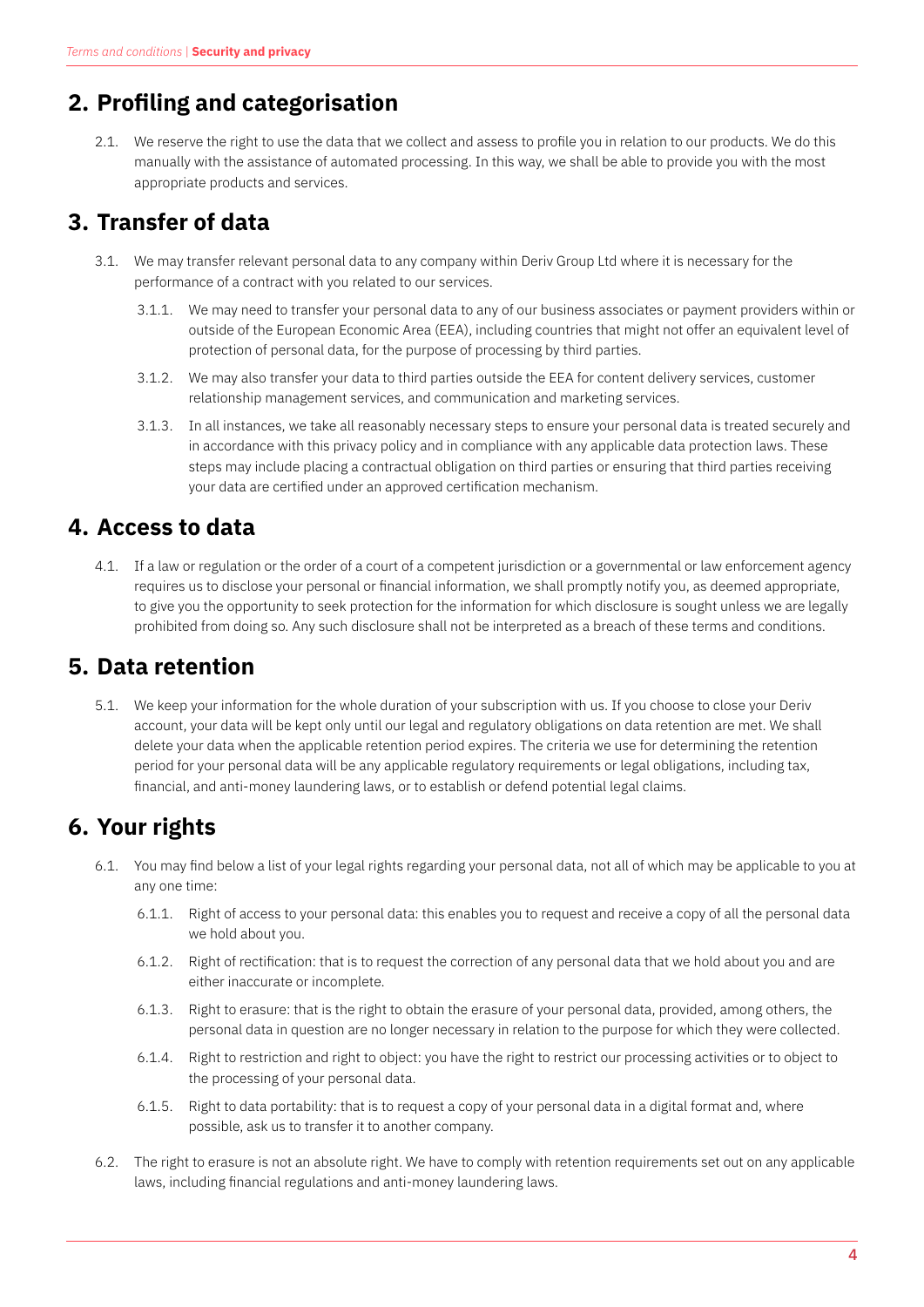- <span id="page-4-0"></span>6.3. You can make any of the requests set out in 6.1. above by emailing our data protection officer directly at dpo@deriv. com or by using the contact details on our Contact us page.
- 6.4. If you are unhappy with how we handle your personal data, you can file a complaint with us. If you are not satisfied with the outcome of our internal complaints procedure, or if you consider that your complaint has not been handled correctly, you may lodge a complaint to our lead supervisory authority on data processing practices, as previously explained in more detail in the section entitled Complaints and disputes.

#### **7. Marketing**

7.1. You have the right to opt out of receiving marketing materials from us. This can be done by either not providing your consent to receiving marketing materials when opening an account with us or by revoking it at any point during the period that you hold an account with us. In both cases, we shall not send any marketing materials to you.

#### **8. Security statement**

- 8.1. We make sure that your personal data and transactions are secure by taking the following measures:
	- 8.1.1. Your password and login ID are unique and passwords are hashed so that even our staff cannot read them. As such, we cannot retrieve your password if you cannot recall it. Instead, we will send you a link to set a new password yourself.
	- 8.1.2. All credit card details are submitted directly to the Visa/Mastercard network using the latest SSL encryption technology in accordance with bank policies.
	- 8.1.3. Access to your personal data is strictly prohibited for all Deriv staff, with the exception of key Deriv personnel only in circumstances where this is required for the proper performance of their duties.
	- 8.1.4. Our information security policies are based on industry best practices in access control and business continuity.
	- 8.1.5. On a best-effort basis, we try to verify your identity and implement measures to detect fraud to help protect you from unauthorised access to your account. We also monitor account activity for signs of unusual activity that might indicate fraud. We work with collection and law-enforcement agencies in case of fraud issues.
	- 8.1.6. It is your responsibility to maintain the security of your login details, any linked email address, and any personal computer or device on which your account is accessible (for example, by password protection, screen locking). We shall not be held responsible for any unauthorised use of your account when we are not at fault.
	- 8.1.7. Whether you use a shared device or your own device in a public place either offline or on public WiFi, doing so might put the information that you enter or receive in danger of being captured. To protect your data in such cases, it is solely your responsibility to take the following precautions and educate yourself on other security measures you can take:
		- 8.1.7.1. Do not send or receive private information unless you are using a secure webpage (preferably, use a secure, encrypted Virtual Private Network (VPN).
		- 8.1.7.2. Make sure that you have effective and updated antivirus/antispyware software and firewall running before you use public WiFi.
		- 8.1.7.3. Do not leave your device unattended.
		- 8.1.7.4. Avoid financial transactions that might reveal valuable passwords or personal information such as credit card numbers.
		- 8.1.7.5. Use the browser tools to delete files and cookies and clear your browsing history.
		- 8.1.7.6. Do not save your login credentials on a shared device.
		- 8.1.7.7. Always log out of account-based websites at the end of the session.
	- 8.1.8. You must notify us immediately if you become aware that your login details have been lost, stolen, or otherwise disclosed to third parties.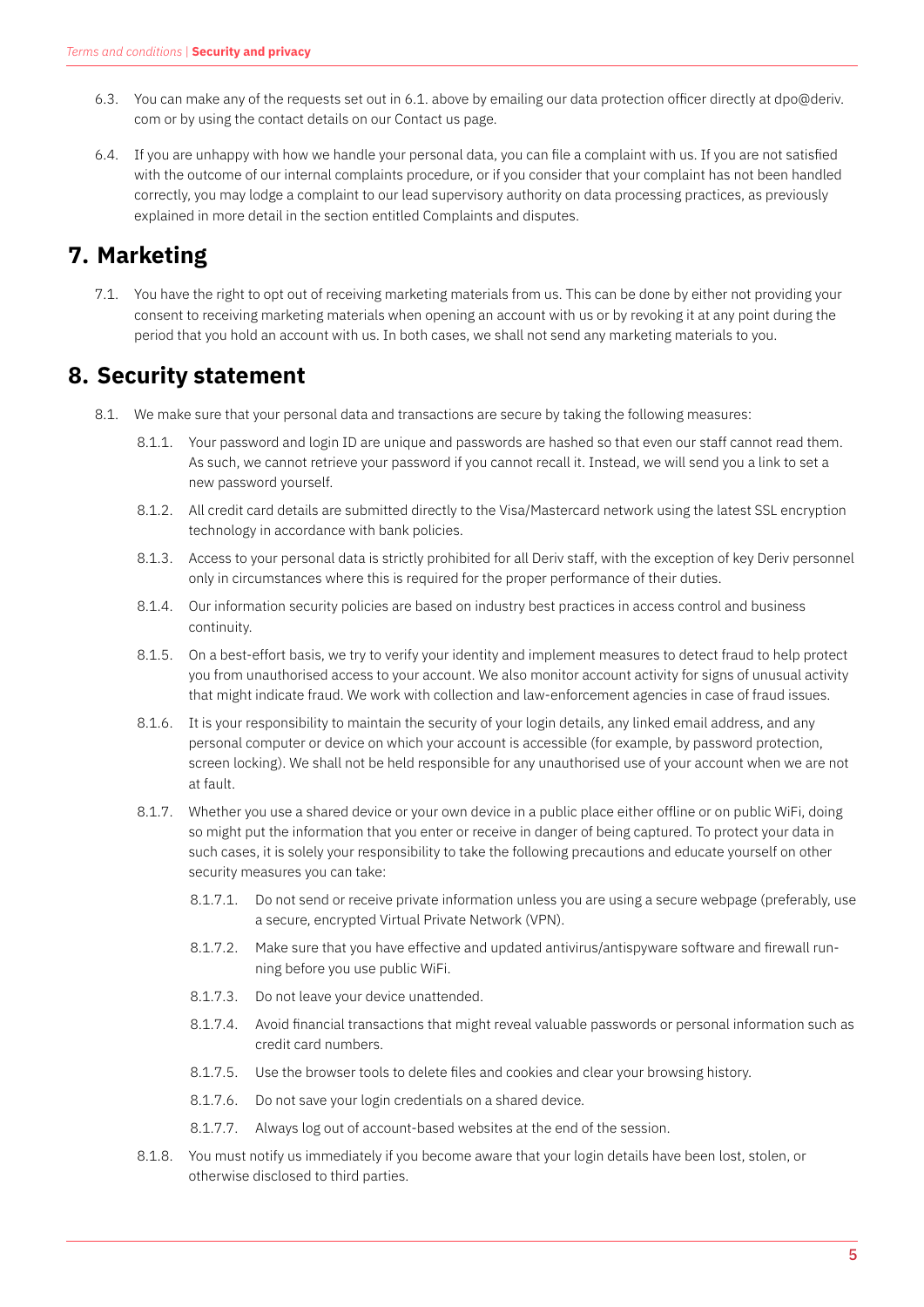#### **9. Cookies and related technologies**

- 9.1. Cookies are small text files stored on computer drives and are widely used to improve website functionality and user experience. All recent versions of browsers give you a level of control over cookies. You can delete all cookies that are already on your computer, and the browser can be set to prevent them from being placed. However, choosing not to accept our cookies may affect the quality and usability of our products and services.
- 9.2. You should note that our website generates log files that record the IP addresses of accesses to your account, login attempts, and device information such as the manufacturer, model, operating system, and browser. We gather this information to help us investigate your account in the unlikely event that it is accessed by unauthorised users. Information supplied by certain cookies also helps us understand how visitors use our products and services so that we can improve them.
- 9.3. Our cookies are not considered dangerous and are not designed to access any other information on your computer.
- 9.4. We use the following types of cookies, after having received your consent where this is required:
	- 9.4.1. Strictly necessary cookies: These cookies are necessary for the operation of the website. They include, for example, cookies that enable you to navigate our website and to log into your account.
	- 9.4.2. Functionality cookies: These cookies are used to enhance the functionality of our website by allowing us to remember your preferences.
	- 9.4.3. Third-Party targeting cookies: These cookies are used to deliver adverts that are more relevant to you. They allow you a better experience when using other third-party websites that include social media sites in conjunction with our website. Cookies used for this purpose are placed on our website by third-party advertising networks on our behalf and with our permission.
- 9.5. In addition to cookies, we may also use other similar technologies on our websites, such as web beacons and pixels to help us customise our websites and improve your experience. Web beacons and pixels usually take the form of a small, transparent image that is embedded in the website or in an email. They are used to track the number of users who have visited particular pages and acquire other statistical data. They collect only a limited set of data, such as cookie number, time, and data of the page viewed, and a description of the page on which they reside.
- 9.6. To provide you with a better experience, some of our services may require permission to access your cloud storage services, such as Google Drive, to save or load Dbot trading strategies. In such instances
	- 9.6.1. We do not store any data related to your cloud storage service on any servers. All files are downloaded on your local machines.
	- 9.6.2. We do not share any data related to your cloud storage service with anyone.
	- 9.6.3. We only access your cloud storage when your action initiates it. You can disconnect your cloud storage service at any time.
- 9.7. By accepting our use of cookies, you consent to the use of all types of cookies described in this policy. If you reject the use of cookies, only those that are necessary for the website functioning will be used, but this might have a negative effect on our services to you.

#### **10. Links to other websites**

10.1. Our website contains links to other websites and may contain banner or icon advertisements related to third-party websites. These websites and their advertisements may submit cookies to your web browser, which is beyond our control. We are not responsible for the privacy practices or the content of such websites. We encourage you to read the privacy policies of these websites because their practices may differ from ours.